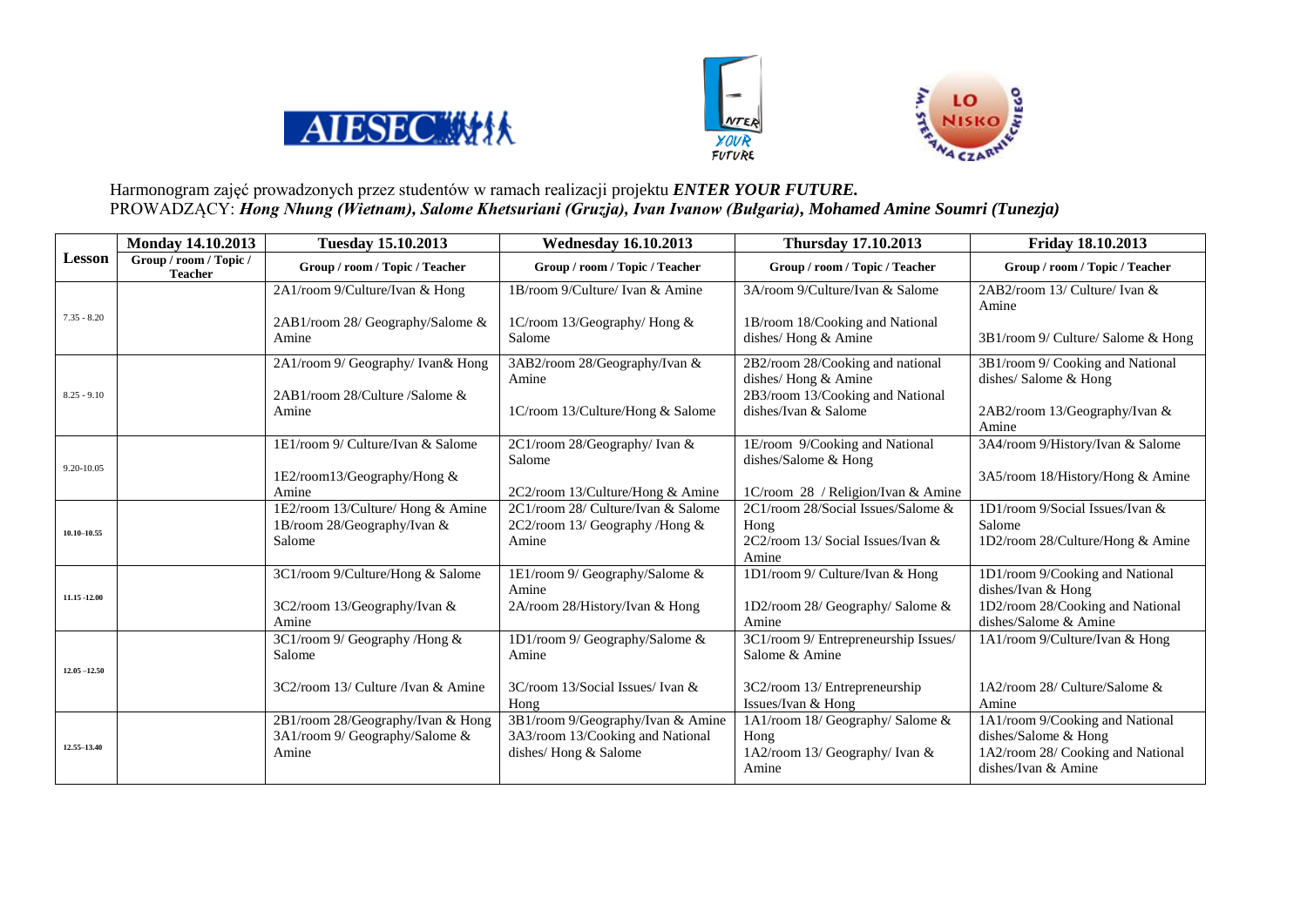





Harmonogram zajęć prowadzonych przez studentów w ramach realizacji projektu *ENTER YOUR FUTURE.* PROWADZĄCY: *Hong Nhung (Wietnam), Salome Khetsuriani (Gruzja), Ivan Ivanow (Bułgaria,) Mohamed Amine Soumri (Tunezja)*

| ROOM 9          |                                        |                                        |                                                    |                                                      |  |
|-----------------|----------------------------------------|----------------------------------------|----------------------------------------------------|------------------------------------------------------|--|
| <b>Lesson</b>   | <b>Tuesday 15.10.2013</b>              | <b>Wednesday 16.10.2013</b>            | <b>Thursday 17.10.2013</b>                         | Friday 18.10.2013                                    |  |
|                 | <b>Group / Topic / Teacher</b>         | <b>Group / Topic / Teacher</b>         | <b>Group / Topic / Teacher</b>                     | <b>Group / Topic / Teacher</b>                       |  |
| $7.35 - 8.20$   | 2A1/ Culture by Ivan & Hong            | 1B/ Culture by Ivan & Amine            | 3A/ Culture by Ivan & Salome                       | 3B1/ Culture by Salome & Hong                        |  |
| $8.25 - 9.10$   | $2A1$ / Geography by Ivan &<br>Hong    |                                        |                                                    | 3B1/ Cooking and National dishes<br>by Salome & Hong |  |
| $9.20 - 10.05$  | 1E1/ Culture by Ivan & Salome          |                                        | 1E/Cooking and National<br>dishes by Salome & Hong | 3A4/ History by Ivan & Salome                        |  |
| $10.10 - 10.55$ |                                        |                                        |                                                    | 1D1/Social Issues by Ivan $\&$<br>Salome             |  |
| $11.15 - 12.00$ | 3C1/ Culture by Hong & Salome          | 1E1/ Geography by Salome $\&$<br>Amine | 1D1/ Culture by Ivan & Hong                        | 1D1/Cooking and National dishes<br>by Ivan & Hong    |  |
| $12.05 - 12.50$ | $3C1/Geography$ by Hong &<br>Salome    | 1D1/ Geography by Salome $\&$<br>Amine | 3C1/ Entrepreneurship Issues by<br>Salome & Amine  | 1A1/ Culture by/Ivan & Hong                          |  |
| $12.55 - 13.40$ | $3A1$ / Geography by Salome &<br>Amine | $3B1/Geography$ by Ivan &<br>Amine     |                                                    | 1A1/Cooking and National dishes<br>by Salome & Hong  |  |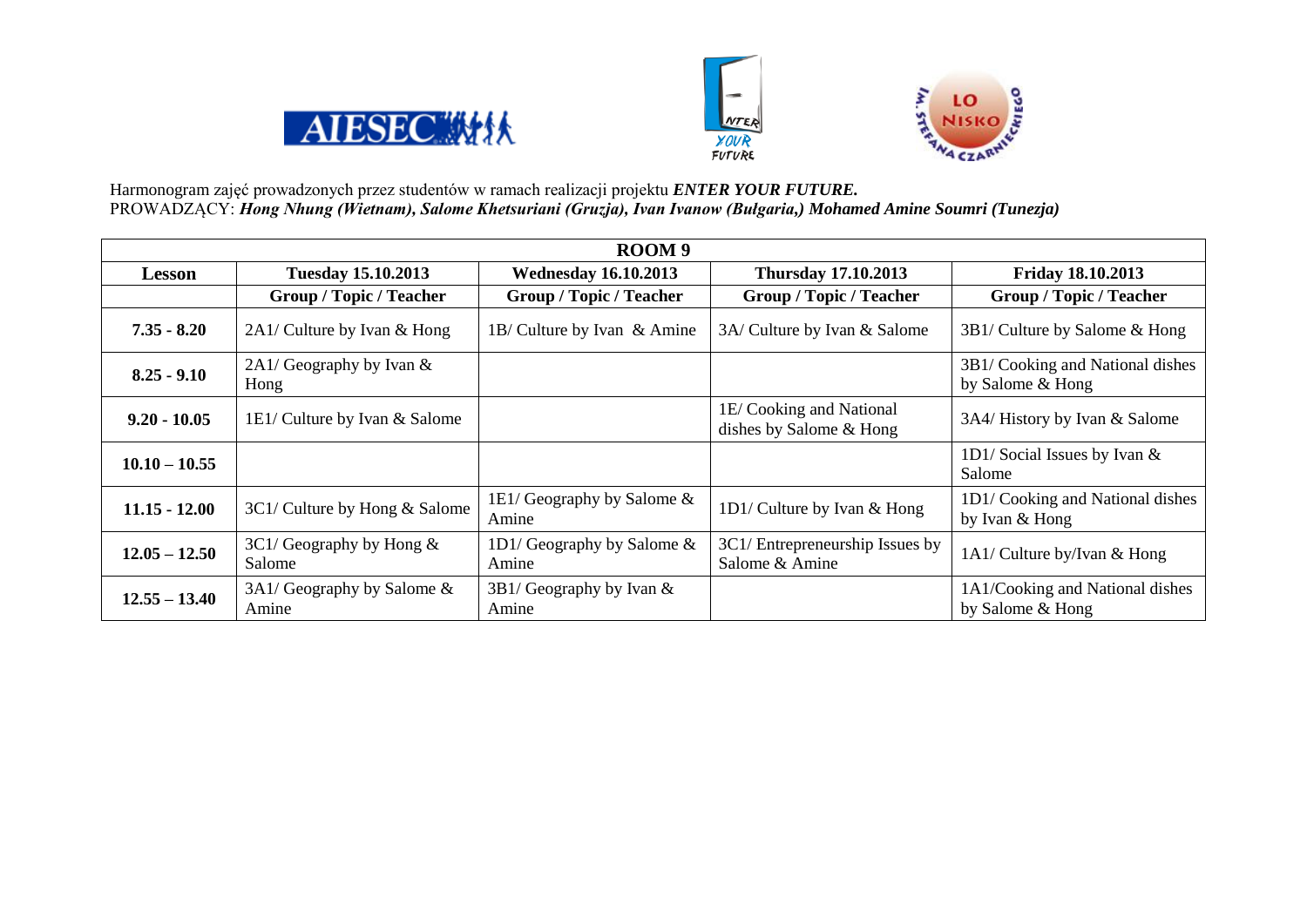





Harmonogram zajęć prowadzonych przez studentów w ramach realizacji projektu *ENTER YOUR FUTURE.* PROWADZĄCY: *Hong Nhung (Wietnam), Salome Khetsuriani (Gruzja), Ivan Ivanow (Bułgaria, Mohamed Amine Soumri (Tunezja)*

| <b>ROOM 13</b>                                         |                                |                                                        |                                                      |                                     |  |
|--------------------------------------------------------|--------------------------------|--------------------------------------------------------|------------------------------------------------------|-------------------------------------|--|
| <b>Lesson</b>                                          | <b>Tuesday 15.10.2013</b>      | <b>Wednesday 16.10.2013</b>                            | <b>Thursday 17.10.2013</b>                           | Friday 18.10.2013                   |  |
| <b>Group / Topic / Teacher</b>                         |                                | <b>Group /Topic / Teacher</b>                          | <b>Group / Topic / Teacher</b>                       | <b>Group / Topic / Teacher</b>      |  |
| $7.35 - 8.20$                                          |                                | $1C/G$ eography by Hong $\&$<br>Salome                 |                                                      | 2AB2/ Culture by Ivan &<br>Amine    |  |
| $8.25 - 9.10$                                          |                                | 1C/ Culture by Hong & Salome                           | 2B3/ Cooking and National<br>dishes by Ivan & Salome | $2AB2/Geography$ by Ivan &<br>Amine |  |
| 1E2/ Geography by Hong $\&$<br>$9.20 - 10.05$<br>Amine |                                | $2C2$ / Culture by Hong & Amine                        |                                                      |                                     |  |
| $10.10 - 10.55$                                        | 1E2/ Culture by Hong $&$ Amine | 2C2/ Geography by Hong $\&$<br>Amine                   | $2C2/$ Social Issues by Ivan &<br>Amine              |                                     |  |
| $11.15 - 12.00$                                        | 3C2/ Geography by Ivan & Amine |                                                        |                                                      |                                     |  |
| $12.05 - 12.50$                                        | 3C2/ Culture by Ivan & Amine   | $3C/$ Social Issues by Ivan &<br>Hong                  | 3C2/ Entrepreneurship Issues by<br>Ivan & Hong       |                                     |  |
| $12.55 - 13.40$                                        |                                | 3A3/ Cooking and National<br>dishes by Hong $&$ Salome | 1A2/ Geography by Ivan $\&$<br>Amine                 |                                     |  |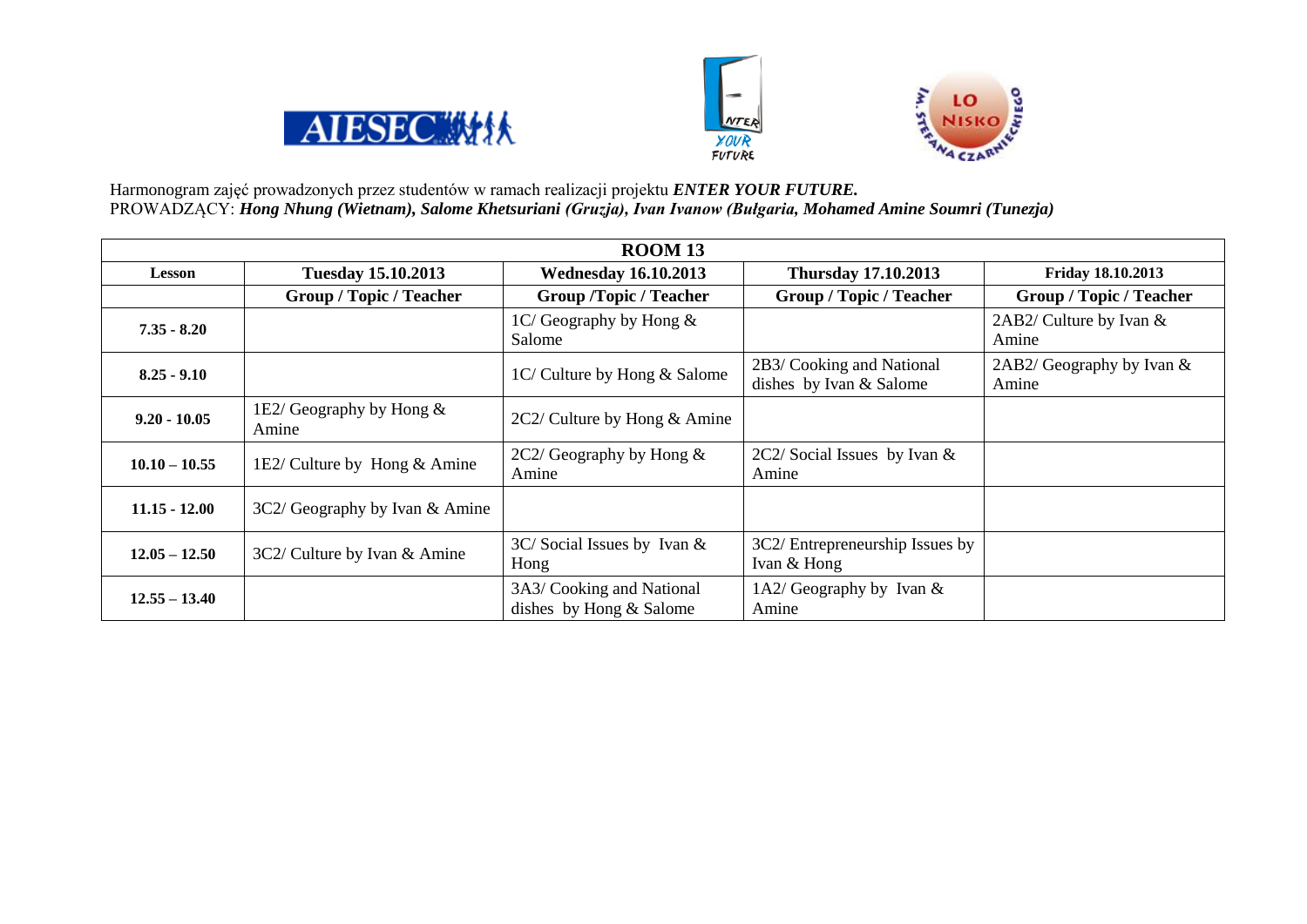





Harmonogram zajęć prowadzonych przez studentów w ramach realizacji projektu *ENTER YOUR FUTURE.* PROWADZĄCY: *Hong Nhung (Wietnam), Salome Khetsuriani (Gruzja), Ivan Ivanow (Bułgaria), Mohamed Amine Soumri (Tunezja)*

| <b>ROOM 28</b>  |                                        |                                     |                                                       |                                                       |  |
|-----------------|----------------------------------------|-------------------------------------|-------------------------------------------------------|-------------------------------------------------------|--|
| <b>Lesson</b>   | <b>Tuesday 15.10.2013</b>              | <b>Wednesday 16.10.2013</b>         | <b>Thursday 17.10.2013</b>                            | <b>Friday 18.10.2013</b>                              |  |
|                 | <b>Group / Topic / Teacher</b>         | <b>Group / Topic / Teacher</b>      | <b>Group / Topic / Teacher</b>                        | <b>Group / Topic / Teacher</b>                        |  |
| $7.35 - 8.20$   | 2AB1/ Geography by Salome<br>$&$ Amine |                                     |                                                       |                                                       |  |
| $8.25 - 9.10$   | $2AB1/Culture$ by Salome &<br>Amine    | $3AB2/Geography$ by Ivan &<br>Amine | 2B2/ Cooking and national<br>dishes by Hong $&$ Amine |                                                       |  |
| $9.20 - 10.05$  |                                        | $2C1/Geography$ by Ivan &<br>Salome | 1C/ Religion by Ivan & Amine                          |                                                       |  |
| $10.10 - 10.55$ | 1B/ Geography by Ivan $\&$<br>Salome   | 2C1/ Culture by Ivan & Salome       | $2C1/$ Social Issues by Salome &<br>Hong              | 1D2/ Culture by Hong & Amine                          |  |
| $11.15 - 12.00$ |                                        | 2A/History by Ivan & Hong           | 1D2/ Geography by Salome $\&$<br>Amine                | 1D2/ Cooking and National<br>dishes by Salome & Amine |  |
| $12.05 - 12.50$ |                                        |                                     |                                                       | 1A2/ Culture by Salome $\&$<br>Amine                  |  |
| $12.55 - 13.40$ | $2B1/Geography$ by Ivan &<br>Hong      |                                     |                                                       | 1A2/ Cooking and National<br>dishes by Ivan & Amine   |  |